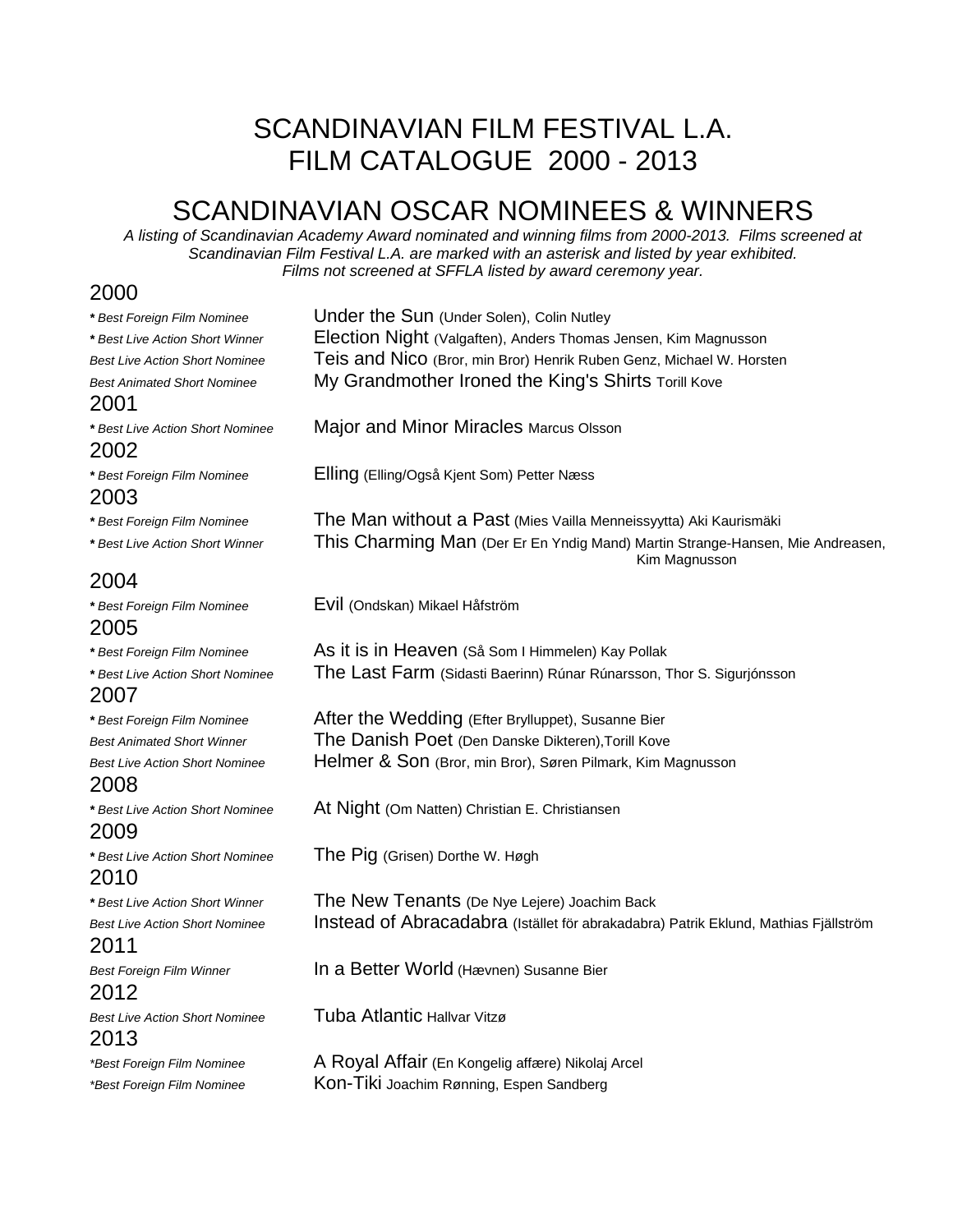## FESTIVAL FILMS  $2000 - 2013$

*The following 231 films (148 feature films, 25 documentaries, and 58 short films) have screened at Scandinavian Film Festival L.A. 2000 – 2013. Films are listed by country and year of screening.*

*Films submitted for Academy Award consideration are marked with an asterisk (\*).*

## FEATURE FILMS

#### **Denmark**

Mifune\* (Mifunes Sidste Sang), Soren Kragh-Jacobsen, 2000 A Place Nearby\* Kaspar Rostrup, 2001 Flickering Lights Anders Thomas Jensen, 2001 Italian for Beginners\* (Italiensk for Begyndere), Lone Scherfig, 2002 Open Hearts\* (Elsker Dig For Evigt) Susanne Bier, 2003 Reconstruction \* Christoffer Boe, 2004 The Green Butchers (De Grønne Slagtere), Anders Thomas Jensen, 2004 The Five Obstructions\* (De Fem Benspænd) Jørgen Leth, Lars von Trier, 2005 Aftermath (Lad De Små Børn) Paprika Steen, 2005 Chinaman (Kinamand) Henrik Ruben Genz, 2006 Manslaughter (Drabet) Per Fly, 2006 After the Wedding\* (Efter Brylluppet) Susanne Bier, 2007 A Soap (En Soap) Pernille Fischer Christensen, 2007 The Art of Crying\* (Kunsten at Græde) Peter Schønau Fog, 2008 The Substitute (Vikaren) Ole Bornedal, 2008 Life Hits (Råzone) Christian E. Christiansen, 2008 With your Permission (Til Døden os Skiller) Paprika Steen, 2008 Worlds Apart\* (To Verdener) Niels Arden Oplev, 2009 Dancers (Dansen) Pernille Fischer Christensen, 2009 Original (Original) Antonio Túblen, Alexander Brøndsted, 2010 Terribly Happy\* (Frygfelig lykkelig) Henrik Ruben Genz, 2010 Love and Rage (Vanvittig Forelsket) Morton Giese, 2010 Applause (Applaus) Matin Pieter Zandvliet, 2010 The Experiment (Eksperimente) Louise N.D. Friedberg, 2011 Submarino (Submarino) Thomas Vinterberg, 2011 Everything Will be Fine (Alting bliver godt igen) Christofer Boe, 2011 Labrador/Out of Bounds (Labrador) Frederikke Aspöck, 2012 Superclásico\* (Superclásico) Ole Christian Madsen, 2012 Room 304 (Værlese 304) Brigitte Stærmose, 2012 The Hunt (Jagten) Thomas Vinterberg, 2013 A Royal Affair\* (Jagten) Nikolaj Arcel, 2013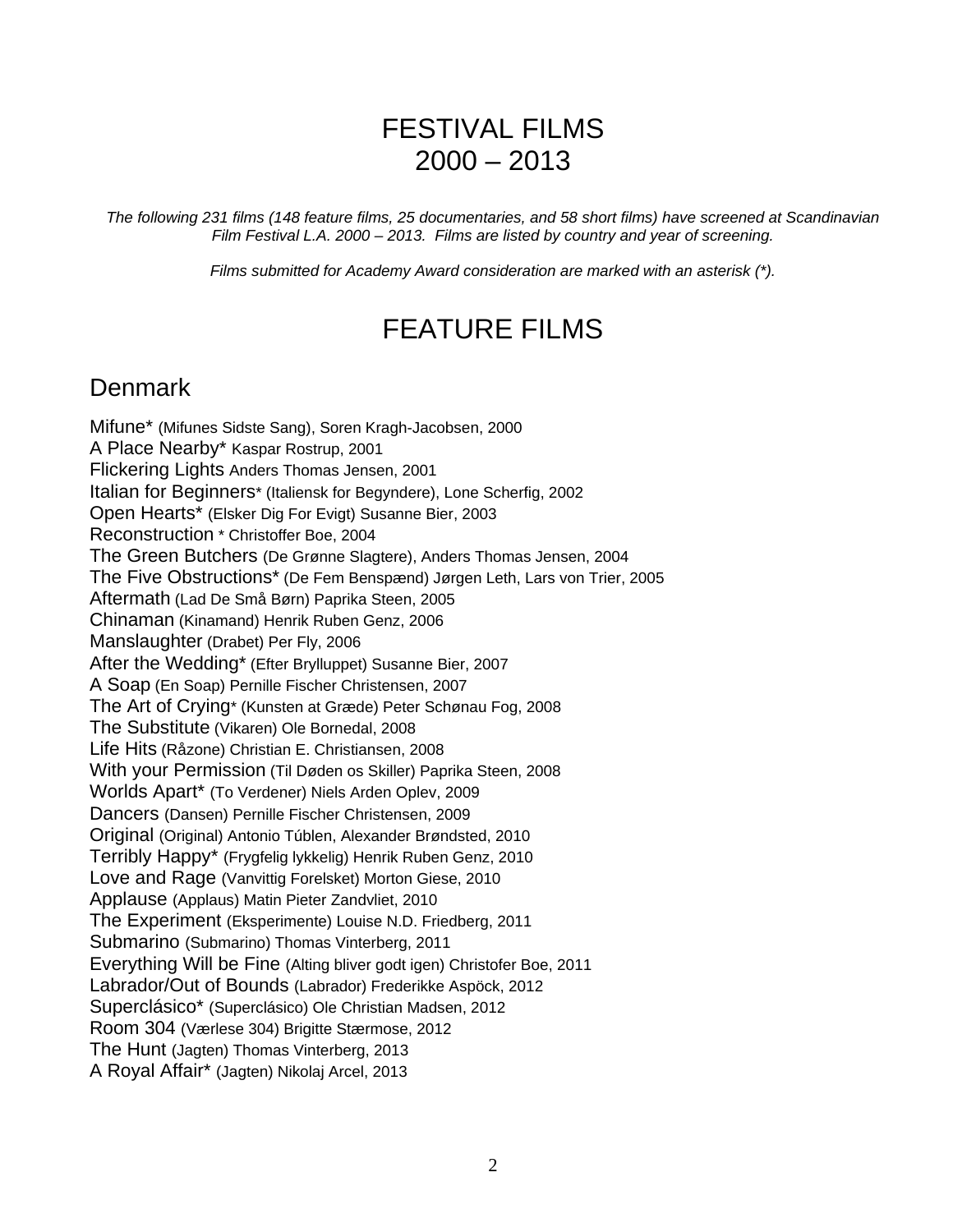## Finland

The Tough Ones\* (Hayjt) Aleksi Makela, 2000 Juha Aki Kaurismäki 2000 Restless Aku Louhimies 2001 The River\* (Joki) Jarmo Lampela, 2002 Ambush (Rukajärven Tie) Olli Saarela, 2002 The Man without a Past\* (Mies Vailla Menneissyytta), Aki Kaurismäki, 2003 Bad Boys (Pahat Pojat) Aleksi Mäkelä, 2003 Elina\* (Som om Jag Inte Fanns) Klaus Härö, 2004 Upswing (Nousukausi), Johanna Vouksenmaa, 2004 Producing Adults\* (Lapsia Ja Aikuisia) Aleksi Salmenperä, 2005 Honey Baby (Hani Beibi) Mika Kaurismäki, 2005 The Dog Nail Clipper (Koirankynnen Leikkaaja), Markku Pölönen, 2005 Mother of Mine\* (Äideistä Parhain) Klaus Härö, 2006 Homesick (Koti-ikävä) Petri Kotwica, 2006 The Man Exposed (Riisuttu Mies) Aku Lohimies, 2007 Matti (Hell is for Heroes) Markus Selin, 2007 A Man's Job (Miehen Työ)\* Aleksi Salmenperä, 2008 The Year of the Wolf (Suden Vuosi) Olli Saarela, 2008 The Home of Dark Butterflies\* (Tummien Perhosten Koti) Dome Karukoski, 2009 Letters to Father Jacob\* (Postia Pappi Jaakobille) Klaus Härö, 2010 Hellsinki (Rööperi) Aleksi Mäkelä, 2010 Forbidden Fruit (Kielletty hedelmä) Dome Karukoski, 2011 Heartbeats (Kohtaamisia) Saara Cantell, 2011 Christmas Story (Joulutarina) Juha Wuolijoke, 2012 Le Havre\* (Le Havre) Aki Kaurismäki, 2012 Hella W (Hella W) Juha Wuolijoki, 2012 The Good Son (Hyvä poika) Zaida Bergroth, 2012 Priest of Evil (Harjunpää ja pahan pappi) Olli Saarela, 2012 Purge\* (Puhdistus) Antti Jokinen, 2013 Stars Above (Tähtitaivas talon yllä) Saara Cantell, 2013 Naked Harbour (Vuosaari) Aku Louhimies, 2013

## Iceland

Honor of the House\* (Ungfruin Goda og Husid), Duna Gudni Laxness, 2000 Fiasco Thorir Snaer Sigurjonsson, Skuli Malmquist, Fridrik Thor Fridriksson, 2001 Ikingut Gísli Snær Erlingsson, 2002 Laughing Seagulls\* (Mávahlátur) Ágúst Gumundsson, 2002 The Sea\* (Hafi) Baltasar Kormákur, 2003 Noi the Albino\* (Nói Albinói) Dagur Kári, 2004 Cold Light\* (Kaldaljós),Hilmar Oddsson, 2005 Niceland (Næsland), Fridrik Thór Fridriksson, 2005 Ahead of Time (Í Takt við Timann) Ágúst Guðmundsson, 2006 Children\* (Börn) Iceland 2006, 120 min. Ragnar Bragason, 2007 Thicker than Water (Blóðbönd) Árni Ólafur Ásgeirsson, 2007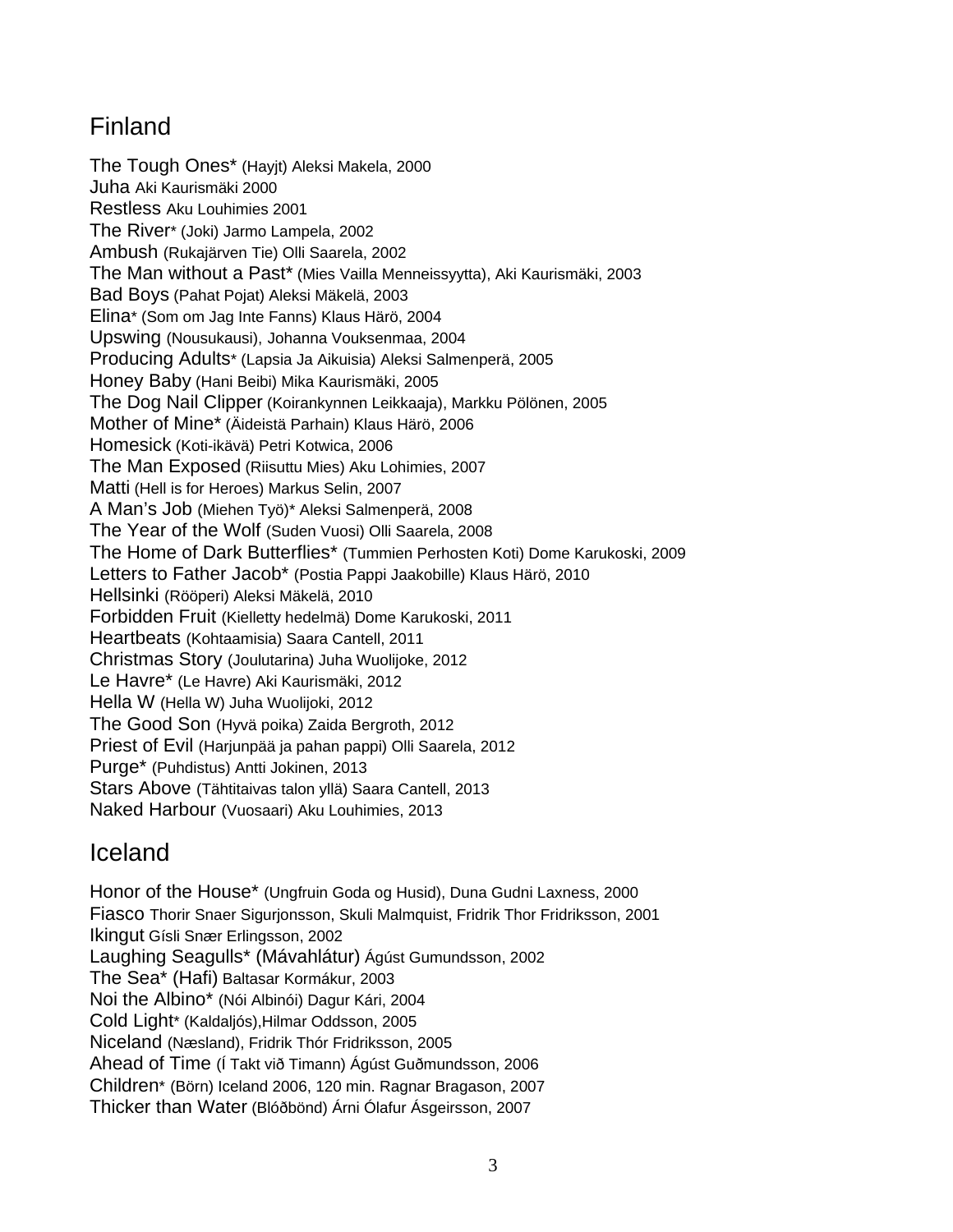(Iceland cont.) Jar City\* (Mýrin) Baltasar Kormáfur, 2008 Parents (Foreldrar) Ragnar Bragason, 2008 White Night Wedding\* (Brúðguminn) Baltasar Kormakur, 2009 Country Wedding (Sveitabrúðkaup) Vladis Óskardsdóttir, 2009 Reykjavik Rotterdam\* (Reykjavik-Rotterdam) Óskar Jónasson, 2010 The Good Heart (The Good Heart) Dagur Kári, 2011 Mama Gogo\* (Mamma Gógó) Fridrik Thor Fridriksson, 2011 Volcano\* (Eldfjall) Rúnar Rúnarsson, 2012 Either Way (Á annan veg) Hafsteinn Gunnar Sigurdsson, 2012 The Deep\* (Djúpið) Baltasar Kormákur, 2013

#### **Norway**

The Prompter\* (Sufflosen), Hilde Heier, 2000 Odd Little Man\* Stein Leikanger, Petter Borgli and Thomas Backstrom,2001 Elling\* (Elling/Også Kjent Som), Petter Næss, Norway, 2002 I am Dina (Jeg Er Dina), Ole Bornedal, 2003 Hold My Heart\* (Tyven Tyven), Tryggve Diesen, 2003 Kitchen Stories\* (Salmer fra Kjokkenet) Bent Hamer, 2004 Buddy Morten Tyldum, 2004 Hawai'i, Oslo\* Erik Poppe, 2005 My Jealous Barber (Min Misunnelige Frisør) Annette Sjursen, 2005 Kissed by Winter\* (Vinterkyss), Sara Johnsen, 2006 An Enemy of the People (En Folkefiende), Norway 2005, 90 min. Erik Skjoldbjærg, 2006 Long Flat Balls (Lange Flate Ballær), Norway 2006, 100 min. Harald Zwart, 2007 Comrade Pedersen (Gymnaslærer Pedersen) Hans Petter Moland, 2007 Sons (Sønner) Eric Richter Strand, 2007 Gone with the Woman (Tat av Kvinnen)\* Petter Naess, 2008 Mirsuh (Blodsbånd) Marius Holst, 2008 Winterland (Vinterland) Hisham Zaman, 2008 Peer Gynt from the Streets (Gatas Gynt) Hallvard Bræin, 2009 Long Flat Balls 2 (Lange Flate Ballær II) Harald Zwart, 2009 The Kautokeino Rebellion (Kautokeino-opprøret) Nils Gaup, 2009 Upperdog (Upperdog) Sara Johnsen, 2010 The Accident (Ulykken) Marcelino Martin Valiente, 2010 Max Manus\* (Max Manus) Joachim Roenning, Espen Sandberg, 2010 The Angel\* (Engelen) Margreth Olin, 2011 A Somewhat Gentle Man (En ganske snill mann) Hans Petter Moland, 2011 Happy, Happy\* (Sykt lykkelig) Anne Sewitsky, 2012 Headhunters (Headhunters) Morten Tyldum, 2012 Kon-Tiki\* (Kon-Tiki) Joachim Rønning, Espen Sandberg, 2013 Thale (Thale) Alexander Nordaas, 2013 Mercy (Nåde) *Norway/German co-production* Matthias Glasner, 2013 Oslo, August 31 (Oslo 31.august) Joachim Trier, 2013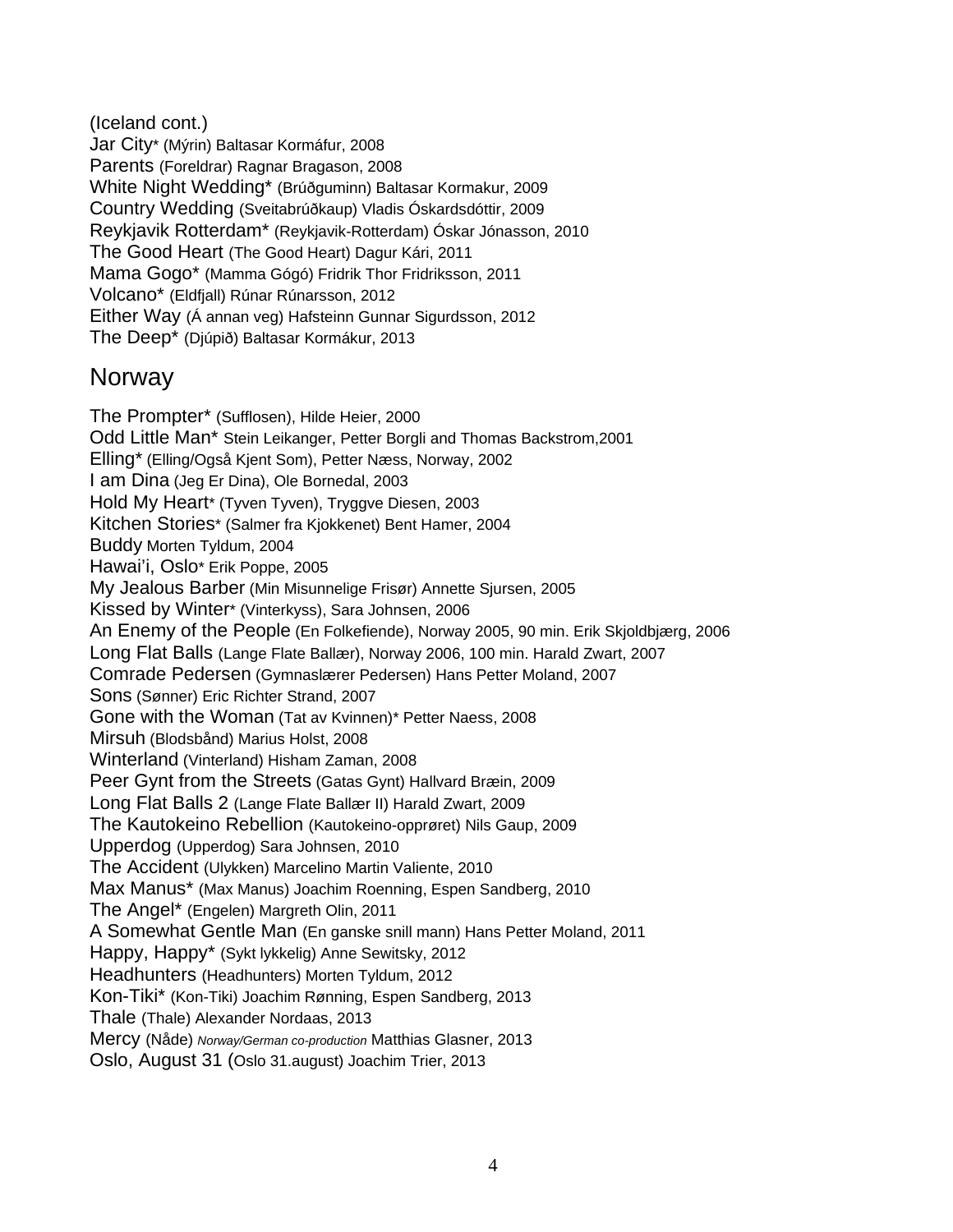### Sweden

Under the Sun\* (Under Solen), Colin Nutley,2000 Songs from the Second Floor\* (Sånger från andra våningen) Roy Andersson, 2001 Jalla! Jalla!\* (Jalla! Jalla!) Josef Fares, 2002 Lilya 4-Ever\* (Lilya 4-Ever) Lukas Moodysson, 2003 Suxxess, (Suxxess) Peter Schildt, 2003 Evil (Ondskan)\* Mikael Håfström, 2004 Kops (Kopps) Josef Fares, 2004 As it is in Heaven\* (Så Som I Himmelen) Kay Pollak, 2005 Popular Music (Populäärimusiikkia Vittulajänkällä) Reza Bagher, 2005 Zozo\* Josef Fares, 2006 Harry's Daughters (Harrys Döttrar) Richard Hobert, 2006 Falkenberg Farewell\* (Farväl Falkenberg) Jesper Ganslandt, 2007 My Wife's First Lover (Min Frus Förste Älskare) Hans Åke Gabrielsson, 2007 You the Living\* (Du Levande) Roy Andersson, 2008 The New Man (Den Nya Människan) Klaus Häro, 2008 Heaven's Heart (Himlens Hjärte) Simon Staho, 2009 Everlasting Moments\* (Maria Larssons Evige Øjeblik) Jan Troell, 2009 Involuntary\* (De Ofrivilliga) Ruben Östlund, 2009, 2010 The Girl (Flickan) Fredrik Edfeldt, 2010 Starring Maja (Prinsessa) Teresa Fabik, 2010 A Swedish Midsummer Sex Comedy (Äntligen Midsommar!) Ian McCrudden, 2010 The Girl with the Dragon Tattoo (Män som hatar kvinnor) Niels Arden Oplev, 2011 The Girl who Played with Fire (Flickan som lekte med elden) Daniel Alfredson, 2011 The Girl who Kicked the Hornet's Nest (Luftslottet som sprängdes) Daniel Alfredson, 2011 Simple Simon\* (I rymden finns inga känslor) Andreas Öhman, 2011 Balls (Farsan), Josef Fares, 2011 Beyond\* Svinalängora, Pernilla August, 2012 A Rational Solution (Det ende rationella) Jörgen Bergmark, 2012 The Sound of Noise (The Sound of Noise) Ola Simonsson, Johannes Sjtärne Nilsson, 2012 The Last Sentence (Dom över död man), 2013 Good Luck and Take Care of Each Other (Lycka till och ta hand om varandra) Jens Sjögren, 2013

## Other Countries

5 Days of War Renny Harlin, United States, 2012

Gulf Stream Under the Iceberg\* (Golfa straume zen ledus kalna) Yevgeniy Pashkevich, Latvia 2013 Loss\* (Nereikalingi žmonės) Maris Martinsons, Lithuania 2013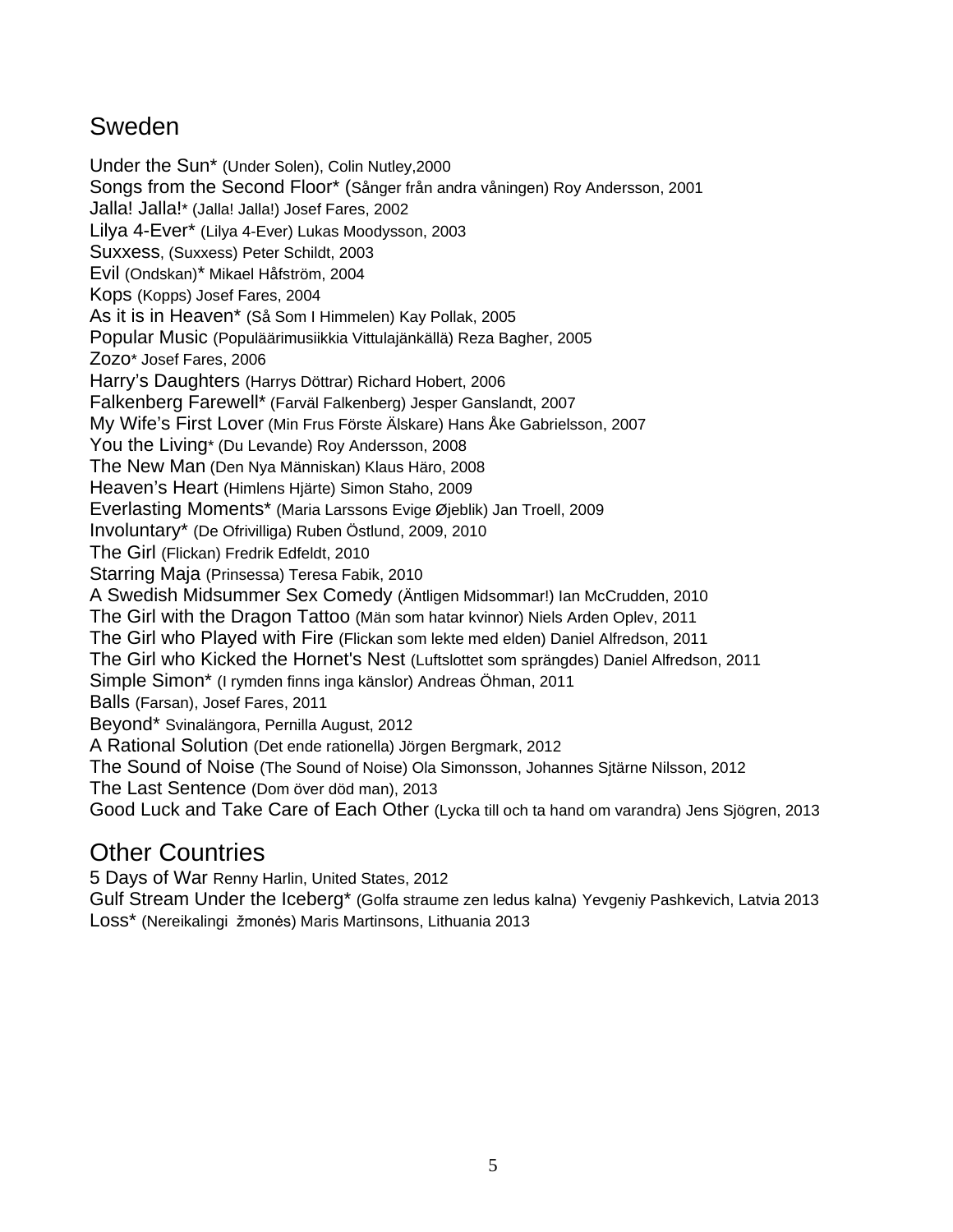# DOCUMENTARIES

## **Denmark**

Von Trier's 100 Eyes Katia Forbert Petersen, 2002 Portrait of God (Portræt af Gud), Jon Bang Carlsen, 2002 (Denmark cont.) Family (Family) Sami Saif, Phie Ambo, 2003 Into Eternity (Into Eternity) Michael Madsen, 2011 A Journey in My Mother's Footsteps Dina Rosenmeier, 2012 Ballroom Dancer Christian Bonke, Andreas Koefoed, 2013

## Finland

This is Hollywood? Johan Karrento, Paulina Punkki, 2010 Steam of Life\* (Miesten vuoro) Joonas Berghäll, Mika Horakainen, 2011 Captain Sandholm Johan Karrento, 2013

#### Iceland

The Lake Between the Continents Valdimar Leifsson, 2000 Screaming Masterpiece (Gargandi Snilld) Ari Alexander Ergis Magnússon, 2006 At the Edge of the World (Syndir Feðrenna) Bergsteinn Björgúlfsson, Ari Alexander, 2010 Decoding Iceland Hordur Arnarson, 2010 Silent Voices (Baráttan um landið) Helena Stefánsdóttir, 2013

#### Norway

Immortal Ibsen Erling Borgen, 2001 Cool and Crazy\* (Heftig og Begeistret) Knut Erik Jensen, 2002 All About My Father (Alt Om Min Far) Even Benestad, 2003 Save the Children (Redd Barna) Terje Rangnes, 2004 Bigger Than Barbie Tina Davis, 2007 Gender Me Nefise Özkal Lorentzen, 2012 A Balloon for Allah (En Ballong til Allah) Nefise Özkal Lorentzen, 2012 Liv & Ingmar Dheeraj Akolkar, 2013

#### Sweden

Women with Cows (Kokvinnorna) Peter Gerdehag, 2012 Palme Maud Nycander, Kristina Lindström, 2013

#### United States

Tak For Alt (Thanks for Everything) Laura Bialis, Broderick Fox, Sarah Levy, 2003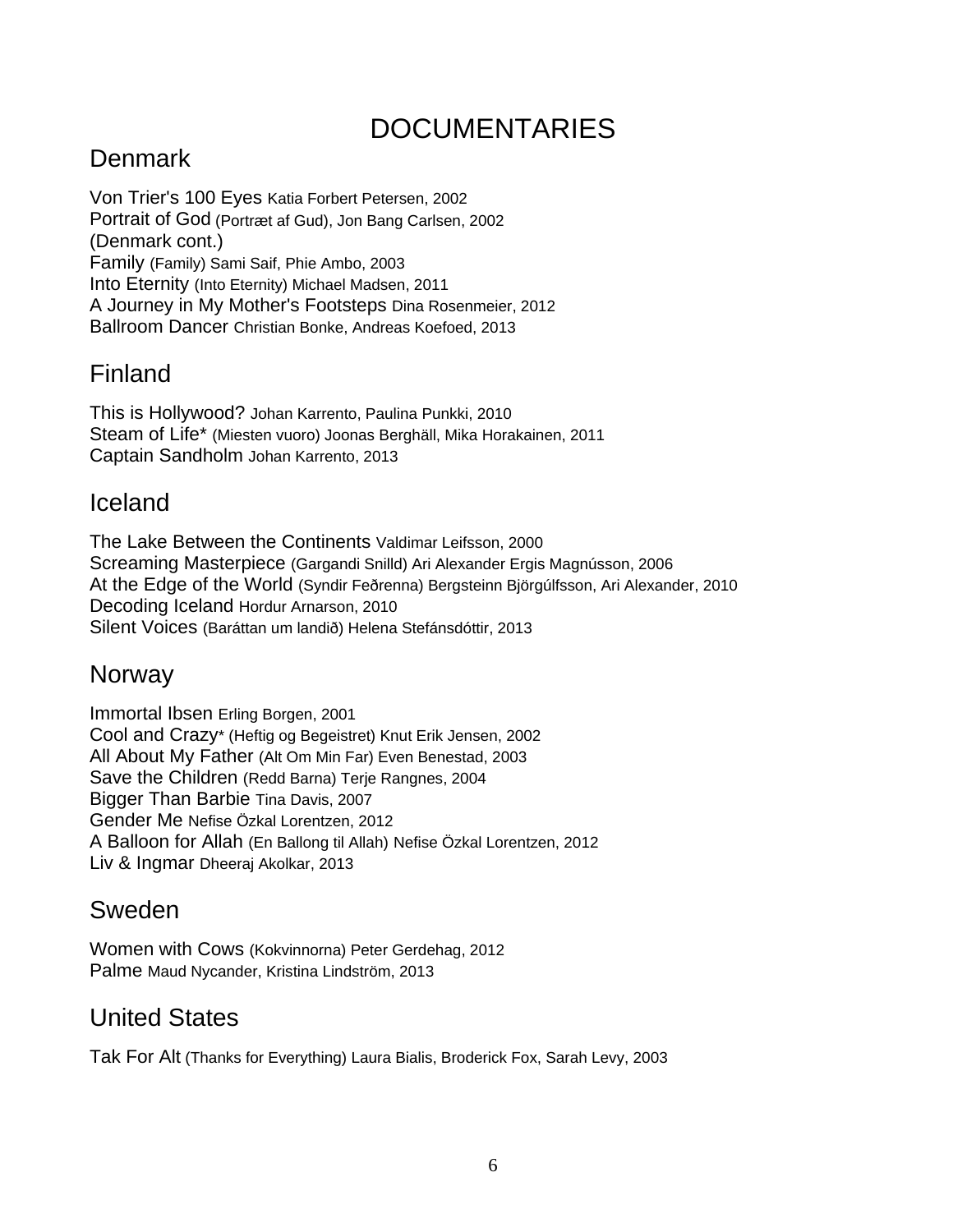## SHORT FILMS

## Denmark

Election Night\* (Valgaften), Anders Thomas Jensen, Kim Magnusson, 2000/2001 My Beautiful Neighbor Kim Magnusson,2000 Birds of Passage\* (Trækfugle), Vibeke Muasya, 2002 This Charming Man\*(Der Er En Yndig Mand),Martin Strange-Hansen,Mie Andreasen, 2003 (Denmark cont.) At Night (Om Natten)\* Christian E. Christiansen, 2008 Blood Sisters (Blodsøstre)\* Louise N.D. Friedberg, 2008 Sophie Birgitte Stærmose, 2008 Awakening\* (En Forelskelse), Christian Tafdrup, 2009 Dennis (Dennis) Mads Matthiesen, 2009 Little Man (Lille Mand) Esben Tønessen, 2009 Coffee Break (Kaffepausen) Johannes Pico, 2009 The Pig\* (Grisen) Dorthe W. Høgh, 2010 The New Tenants\* (De Nye Lejere) Joachim Back, 2010 See You (ses) Jesper Rasmussen, 2010 Berik (Berik) Daniel Joseph Borgman, 2011 Whistleless (Fløjteløs) Siri Melchior, 2011 Picnic (Udflugt) Kaspar Torsting, 2011 Epoca Søren Hellerup, 2012 9 Meter\* Anders Walter, 2013

## Finland

A.N.I. 1240 (ANI 1240),Rolf Schrader, 2004 Liv Johann Karrento, 2012

## Iceland

The Lost Little Caterpillar (Litla Ljóta Lirfan),animated, Gunnar Karlsson, 2003 The Last Farm (Sidasti Baerinn) Rúnar Rúnarsson, Thor S. Sigurjónsson, 2005

#### **Norway**

Visiting Home Tonje Nordgaard, 2000 My Body (Kroppen Min) Margreth Olin, 2004 Cargo Marcelino M. Valiente, 2006 Touched (Berørt) Marcelino M. Valiente, 2006 Dead Cold (Iskaldt) Erik Smith Meyer, 2009 Amor (Amor) Thomas Wangsmo, 2010 Ella (Ella) Hanne Larsen, 2011 The Unhappy Woman (Den ulykkelige kvinnen) Tomas Sem Løkke-Sørensen, 2011 Angry Man (Sinna Mann) Anita Killi, 2011 The Last Norwegian Trolll (Det siste norske trollet) animated, Pjotr Sapegin, 2012 Bald Guy (Skallamann) Maria Bock, 2012